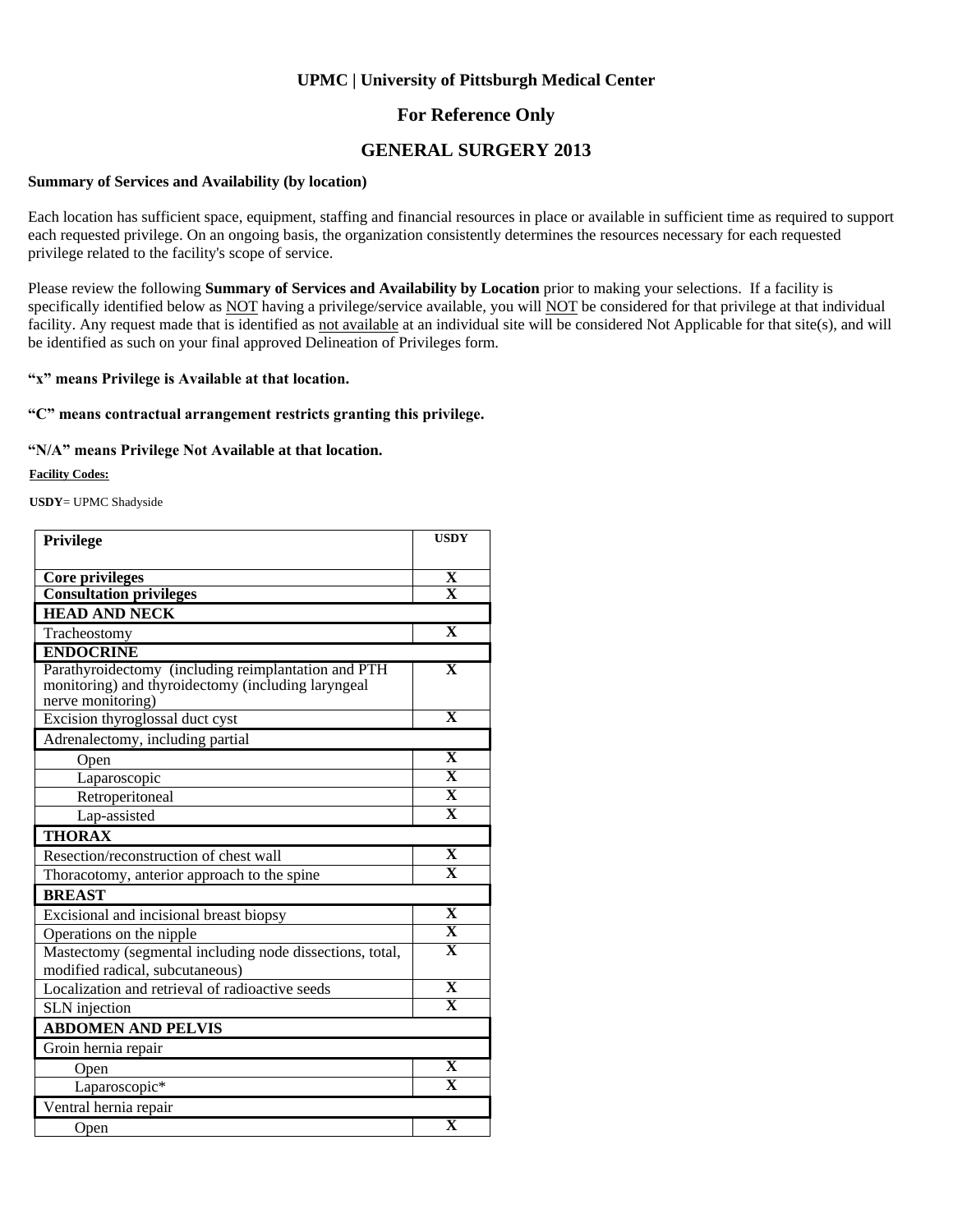# **For Reference Only**

### **GENERAL SURGERY 2013**

Page 2 of 5

| Privilege                                                                                       | <b>USDY</b>             |
|-------------------------------------------------------------------------------------------------|-------------------------|
| Laparoscopic*                                                                                   | $\overline{\mathbf{X}}$ |
| Umbilical hernia repair                                                                         |                         |
| Open                                                                                            | X                       |
| Laparoscopic*                                                                                   | X                       |
| Peritoneal/retroperitoneal dissection (e.g. for exposure of                                     | X                       |
| the spine or lymphadenectomy)                                                                   |                         |
| Exploratory laparotomy/laparoscopy                                                              | $\mathbf X$             |
| Diaphragmatic Herniorrhaphy                                                                     | X                       |
| <b>ALIMENTARY TRACT</b>                                                                         |                         |
| Esophagectomy                                                                                   | $\mathbf X$             |
| Nissen fundoplication                                                                           |                         |
| Open                                                                                            | $\mathbf X$             |
| Laparoscopic                                                                                    | $\mathbf X$             |
| Gastrectomy, gastroenterostomy, gastrostomy                                                     |                         |
| Open                                                                                            | $\mathbf X$             |
| Laparoscopic*                                                                                   | X                       |
| Vagotomy except highly selective                                                                | X                       |
| Highly selective vagotomy                                                                       |                         |
| Open                                                                                            | $\mathbf X$             |
| Laparoscopic*                                                                                   | X                       |
| Cholecystectomy (all techniques), cholecystostomy,                                              | X                       |
| common bile duct exploration                                                                    |                         |
| Appendectomy                                                                                    |                         |
| Open                                                                                            | $\overline{\mathbf{X}}$ |
| Laparoscopic                                                                                    | X                       |
| Incision, excision, resection of intestine, including                                           | $\overline{\mathbf{X}}$ |
| placement of enterostomy                                                                        | $\overline{\mathbf{X}}$ |
| Hemorrhoidectomy, Stapled hemorrhoidectomy,<br>sphincterotomy, fistulotomy and other techniques |                         |
| Transanal excision/fulguration of anorectal                                                     | $\overline{\mathbf{X}}$ |
| mass                                                                                            |                         |
| Repair enterocele/rectocele*                                                                    | X                       |
| Reconstructive perineal procedures (sphincteroplasty,                                           | $\mathbf X$             |
| repair vesico-vaginal-enteric fistula)*                                                         |                         |
| Colectomy (all)/colostomy                                                                       |                         |
| Open                                                                                            | $\mathbf X$             |
| Laparoscopic*                                                                                   | $\mathbf X$             |
| Transanal                                                                                       |                         |
| <b>TEMIS</b>                                                                                    | $\overline{\mathbf{X}}$ |
| <b>TEMS</b>                                                                                     | $\overline{\mathbf{X}}$ |
| Splenectomy                                                                                     |                         |
| Open                                                                                            | $\overline{\mathbf{X}}$ |
| Laparoscopic*                                                                                   | $\mathbf X$             |
| Abdominoperineal resection                                                                      |                         |
| Open                                                                                            | $\overline{\mathbf{X}}$ |
| Laparoscopically assisted*                                                                      | $\overline{\mathbf{X}}$ |
| Restorative proctocolectomy*                                                                    | $\overline{\mathbf{X}}$ |
| Liver resections*                                                                               |                         |
|                                                                                                 |                         |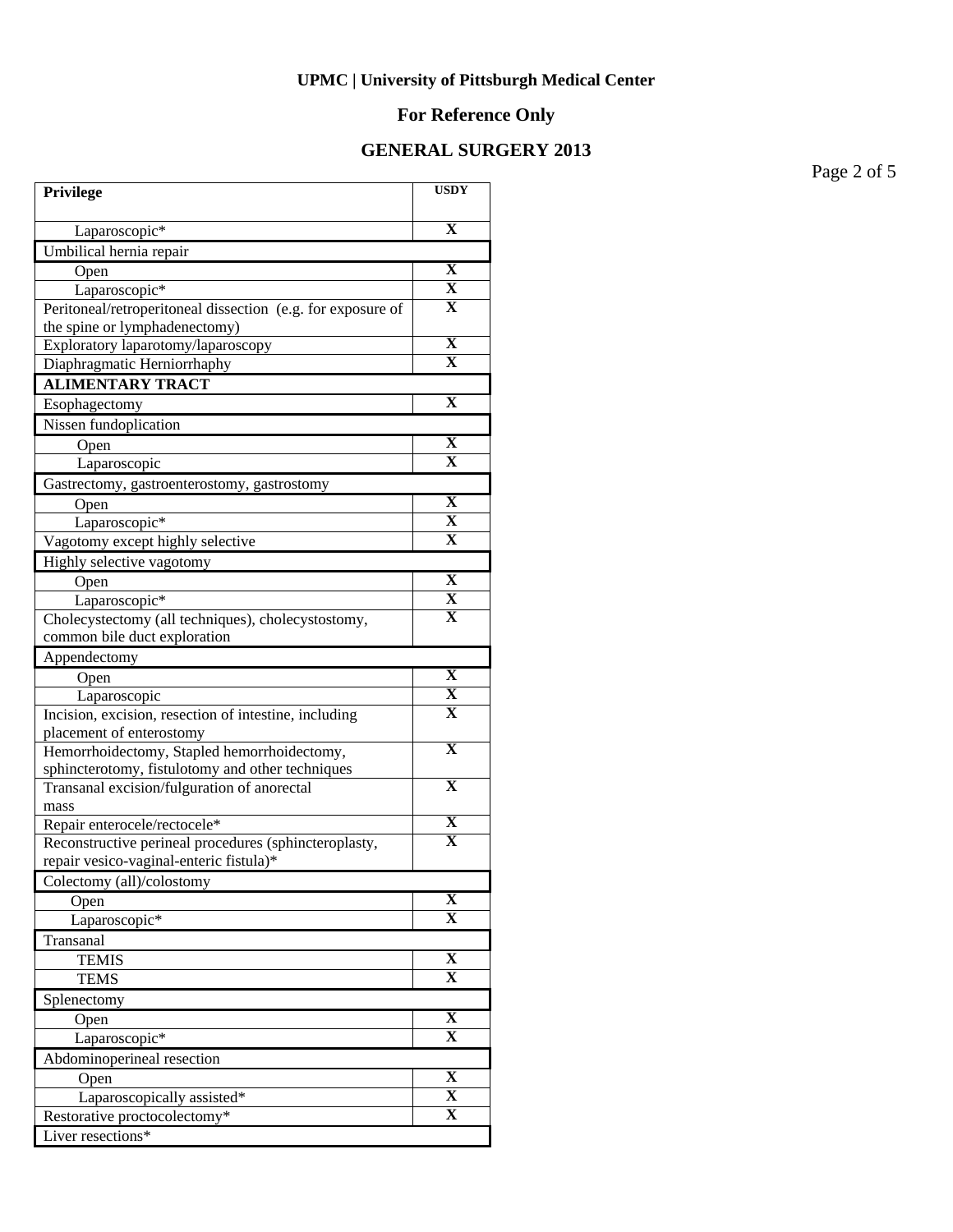# **For Reference Only**

### **GENERAL SURGERY 2013**

Page 3 of 5

| Privilege                                           | <b>USDY</b>             |
|-----------------------------------------------------|-------------------------|
| Open                                                | $\overline{\mathbf{X}}$ |
| Laparoscopic                                        | $\mathbf X$             |
| Pancreas resections/debridement                     |                         |
| Open                                                | $\overline{\mathbf{X}}$ |
| Laparoscopic                                        | $\mathbf X$             |
| Pancreatectomy                                      | $\mathbf X$             |
| <b>GENITOURINARY TRACT</b>                          |                         |
| (In conjunction with other procedures)              |                         |
| Insertion cystostomy tube                           | $\mathbf X$             |
| Partial cystectomy, bladder repair                  | $\mathbf X$             |
| Nephrectomy                                         | $\mathbf X$             |
| Hysterectomy                                        | $\mathbf X$             |
| Salpingooophorectomy                                | $\overline{\mathbf{X}}$ |
| <b>SKIN/SOFT TISSUE/BONE</b>                        |                         |
| Regional lymph node dissections,                    |                         |
| partial/complete including sentinel node techniques |                         |
| Cervical                                            | $\mathbf X$             |
| Axillary                                            | $\mathbf X$             |
| Mediastinal                                         | $\overline{\mathbf{X}}$ |
| Periaortic                                          | $\overline{\mathbf{X}}$ |
| Pelvic                                              | $\overline{\mathbf{X}}$ |
| Sentinel Node Biopsy                                | $\overline{\mathbf{X}}$ |
| Skin grafting, partial and full thickness           | $\overline{\mathbf{X}}$ |
| Fasciotomy                                          | $\overline{\mathbf{X}}$ |
| Amputations                                         | $\overline{\mathbf{X}}$ |
| Biopsy peripheral nerve                             | $\overline{\textbf{X}}$ |
| <b>TRAUMA</b>                                       |                         |
| Pericardial window/pericardiocentesis               | N/A                     |
| Lung lobectomy                                      | N/A<br>N/A              |
| Pneumonectomy                                       | N/A                     |
| Procedures on Esophagus<br>Teletrauma               | N/A                     |
| <b>ENDOSCOPY</b>                                    |                         |
| Esophagogastroduodenoscopy/biopsy                   | X                       |
| Esophageal stent placement                          | $\overline{\mathbf{X}}$ |
| Percutaneous endoscopic gastrostomy                 | X                       |
| Laryngoscopy                                        | $\mathbf X$             |
| Bronchoscopy/biopsy                                 | $\overline{\mathbf{X}}$ |
| Anoscopy/Proctoscopy                                | $\overline{\mathbf{X}}$ |
| Sigmoidoscopy/Colonoscopy/Biopsy/                   | $\mathbf{X}$            |
| Polypectomy/Stents                                  |                         |
| <b>BURN SURGERY</b>                                 | $\overline{\mathbf{X}}$ |
| <b>INTRAOPERATIVE ULTRASOUND</b>                    | X                       |
| <b>ULTRASOUND</b>                                   |                         |
| Focused Abdominal Sonogram for Trauma               | N/A                     |
| (FAST)                                              |                         |
| <b>VIDEOMAPPING</b>                                 |                         |
| Videoassisted parathyroidectomy/thyroidectomy       | $\mathbf X$             |
| Videoassisted neuroendocrine tumor resection        | $\overline{\mathbf{X}}$ |
|                                                     |                         |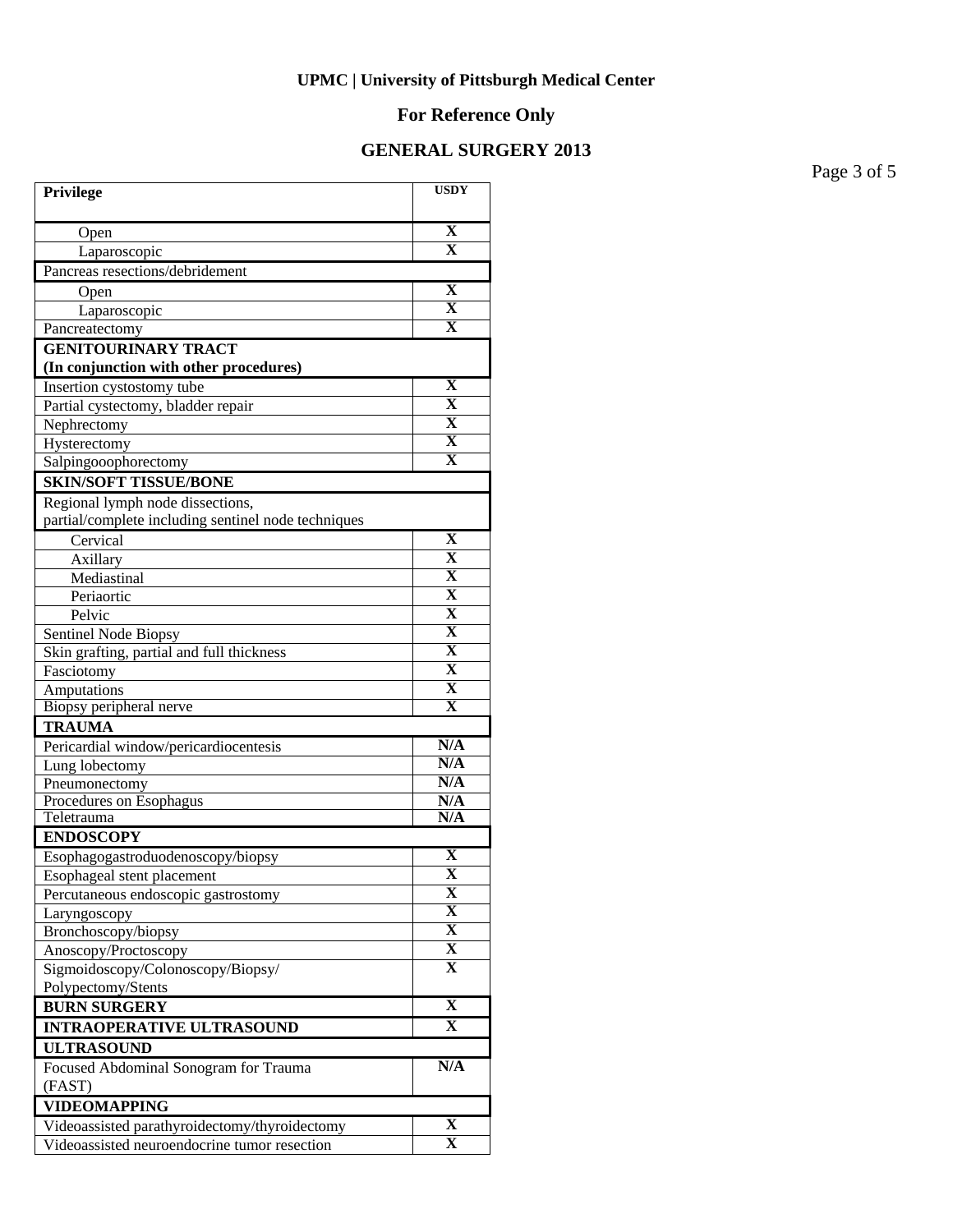# **For Reference Only**

### **GENERAL SURGERY 2013**

Page 4 of 5

| Privilege                                                | <b>USDY</b>                                        |
|----------------------------------------------------------|----------------------------------------------------|
| Intraoperative Nuclear Mapping (Gamma Probe)             | $\overline{\mathbf{X}}$                            |
| <b>TELEMEDICINE</b>                                      | $\overline{\mathbf{X}}$                            |
|                                                          | X                                                  |
| <b>ROBOTICS (Certificate Required)</b>                   | $\overline{\mathbf{X}}$                            |
| <b>FLUOROSCOPY</b> (Certificate Required)                |                                                    |
| <b>LASER</b><br>Nd:YAG                                   | $\mathbf X$                                        |
| CO <sub>2</sub>                                          | $\overline{\mathbf{X}}$                            |
| KTP:YAG                                                  | $\overline{\mathbf{X}}$                            |
| Argon                                                    | $\overline{\mathbf{X}}$                            |
| Excimer-308 nm                                           | $\overline{\mathbf{X}}$                            |
| Diode-532 nm                                             | $\overline{\mathbf{X}}$                            |
| Diode- 630 nm                                            | $\overline{\mathbf{X}}$                            |
| Diode-810 nm                                             | $\overline{\mathbf{X}}$                            |
| Diode (Indigo)-832 nm                                    | $\overline{\mathbf{X}}$                            |
| Ho:YAG                                                   | $\overline{\mathbf{X}}$                            |
| <b>ANESTHESIA</b>                                        |                                                    |
| Moderate Sedation                                        | $\mathbf X$                                        |
| <b>CRITICAL CARE</b>                                     |                                                    |
| Medical supervision of intensive care unit patients,     | $\mathbf X$                                        |
| emergency transport, critical illness, and multi-system  |                                                    |
| organ failure                                            |                                                    |
| Arterial catheter insertion                              | $\mathbf X$                                        |
| Central venous and percutaneous dialysis catheter        | X                                                  |
| insertion                                                |                                                    |
| Pulmonary artery catheter insertion                      | $\overline{\textbf{X}}$                            |
| Pericardiocentesis                                       | $\mathbf X$                                        |
| Interpretation and management of hemodynamic data        | $\mathbf X$                                        |
| Initiation and management of vasoactive and/or anti-     | $\mathbf X$                                        |
| arrhythmic drug infusions                                |                                                    |
| Debrillation/cardioversion                               | $\overline{\textbf{X}}$                            |
| Transthoracic echocardiography (limited)                 | $\overline{\textbf{X}}$<br>$\overline{\textbf{X}}$ |
| Airway management of the non-intubated patient           | $\overline{\textbf{X}}$                            |
| Endotracheal intubation (oral, nasal)                    | $\overline{\textbf{X}}$                            |
| Cricothyrotomy                                           |                                                    |
| Percutaneous tracheostomy                                | A<br>X                                             |
| Bronchoscopy<br>Thoracentesis                            | $\overline{\mathbf{X}}$                            |
| Thoracostomy tube insertion/management                   | $\overline{\mathbf{X}}$                            |
| Mechanical ventilation – initiation and management       | $\overline{\mathbf{X}}$                            |
| Renal replacement therapy management                     | $\overline{\mathbf{X}}$                            |
| Nutritional management of the ICU patient                | $\overline{\mathbf{X}}$                            |
| Lumbar puncture                                          | $\overline{\textbf{X}}$                            |
| Intercostal nerve block                                  | $\overline{\mathbf{X}}$                            |
| Cardiopulmonary resuscitation                            | $\overline{\mathbf{X}}$                            |
| Abdominal paracentesis                                   | $\overline{\mathbf{X}}$                            |
| Diagnostic ultrasonography                               | $\overline{\mathbf{X}}$                            |
| Fluoroscopy                                              | $\overline{\mathbf{X}}$                            |
| Administration of intermittent and continuous sedation,  | X                                                  |
| analgesia, and intravenous anesthetics for management of |                                                    |